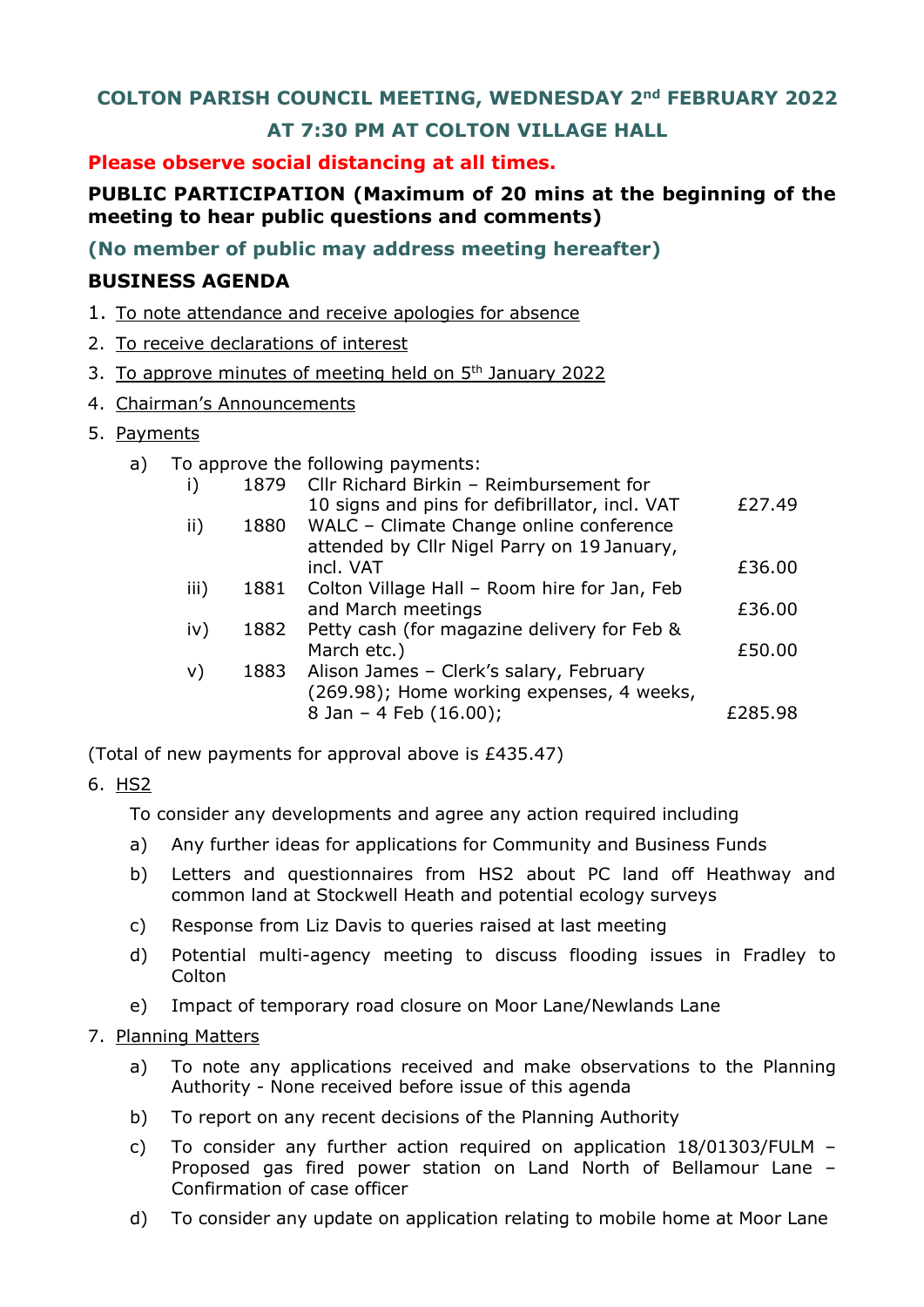- 8. Highways, Footpaths and Open Spaces
	- a) To report on progress and agree any action required:
		- i) Flooding including Blithbury Road and Colton Road by the Yorkshireman and Environment Agency's modelling of brook flow and request for landowner information to encourage tree planting
		- ii) Drain and gully clearance around the parish, including any response from Highways
		- iii) Provision for PC gritting of roads not covered by SCC
		- iv) Any footpath/Rights of Way issues Unsuitable gate and electric fence on bridleway Colton 32
		- v) Potentially diseased ash trees by B5013 towards Admaston Responses from landowners
		- vi) Rats at Stockwell Heath pond and response from LDC Environmental Health
- 9. To receive update on delivery and installation of new village signs
- 10.To receive update on signage for village defibrillator
- 11.To discuss action on Climate Change and working towards Carbon Neutral Colton
- 12.To discuss ways to celebrate the Queen's Platinum Jubilee in the parish

### 13.Correspondence

To note items of correspondence received and agree any actions required:

- a) HS2 Temporary road closures on Jonghams Lane, 27-28<sup>th</sup> January, 9am -4pm and Moor Lane/part of Newlands Lane,  $31^{st}$  January -  $4^{th}$  February, 9am – 4pm for ground penetrating & other surveys (Email, circulated to councillors & parish magazine)
- b) SCC Road closure on Thursday  $3<sup>rd</sup>$  February (or as near as practical), 9.30-3.30, on Moor Lane from junction with B5013 Uttoxeter Rd, for pole testing work (Email, circulated to cllrs and parish magazine editor)
- c) HS2 Further virtual one-to-one appointments available on various dates in February – June for any residents, businesses, local organisations etc. to ask questions of the HS2 engagement team (Email, circulated to councillors and parish magazine)
- d) LDC Printed copy of bin collection calendar can be obtained by ringing the Joint Waste Service on 0345 002 0022 (Email, circulated to cllrs & parish magazine)
- e) PCC Note for information about glebe land (Email, circulated to cllrs)
- f) CPRE Newsletter including invitation to join their Annual Star Count between 26 February and 6 March (Email)
- g) LDC Electoral register request form for December 2021 register and updates (Email; request form returned by Clerk and register received)
- h) LDC 3,000 trees to be planted across Lichfield and Burntwood in partnership with Severn Trent and Birmingham 2022 (Email)
- i) HS2 HS2 to be powered by zero carbon energy from day one (Email)
- j) SCC Consultation on a draft Health and Wellbeing Strategy for Staffordshire, open till 20 February (Email)
- k) SPCA Member Survey 2022 (Email; online survey completed by Clerk)
- l) SPCA Weekly bulletins (Emails, circulated to cllrs)